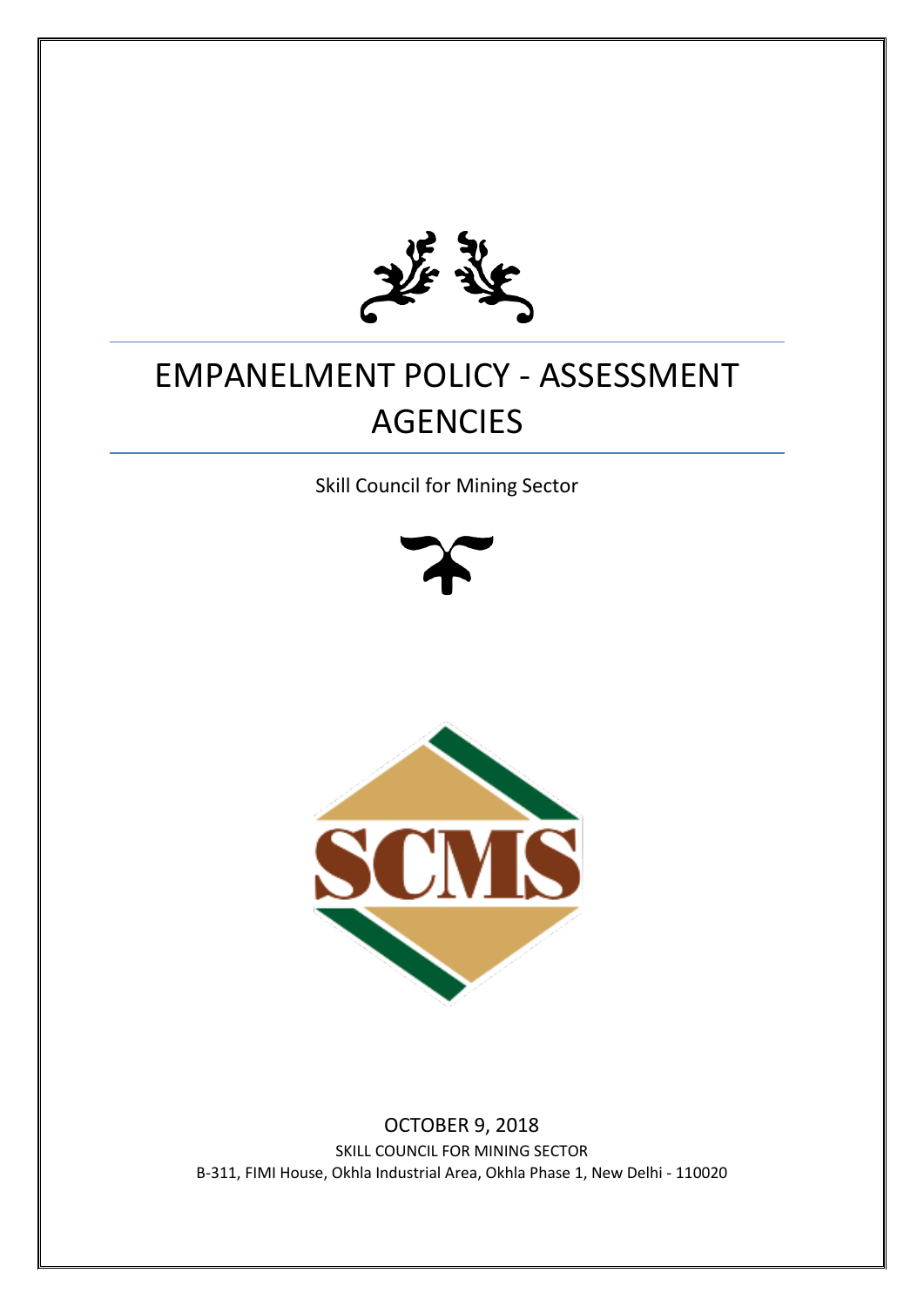

# **Process Name: Empanelment of Assessment Agencies**

Skill Council for Mining Sector

| Ref No.                   | ÷                    | SCMS/Empanelment of Assessment<br>Agencies / 2018                                                                                                                                                                                                                                                                                                                                   |
|---------------------------|----------------------|-------------------------------------------------------------------------------------------------------------------------------------------------------------------------------------------------------------------------------------------------------------------------------------------------------------------------------------------------------------------------------------|
| Version                   | $\ddot{\phantom{a}}$ | Empanelment of Assessment Agencies /1.0                                                                                                                                                                                                                                                                                                                                             |
| Date of Issue             | $\ddot{\cdot}$       | 9 <sup>th</sup> Oct 2018                                                                                                                                                                                                                                                                                                                                                            |
| Validity                  | $\ddot{\phantom{a}}$ | Three Years from the date of issue                                                                                                                                                                                                                                                                                                                                                  |
| Applicability             | $\ddot{\cdot}$       | All employees of SCMS                                                                                                                                                                                                                                                                                                                                                               |
| Objective                 | $\ddot{\phantom{a}}$ | The objective of this SOP is to define a<br>standard criterion to assess the Assessing<br>Agency for accreditation, having<br>the<br>capabilities and experience to assess the<br>trained<br>trainees<br>in<br>outcome-<br>oriented<br>training in the job roles in line with QPs/NOs<br>having potential<br>to<br>undertake<br>and<br>assessment as per the structured procedures. |
| Annexures                 | $\ddot{\phantom{a}}$ | Form 1 to 5, Self-Certification                                                                                                                                                                                                                                                                                                                                                     |
| <b>Process Owner</b>      | $\ddot{\phantom{a}}$ | <b>Head Partner Affiliations</b>                                                                                                                                                                                                                                                                                                                                                    |
| <b>Document Owner</b>     | $\ddot{\cdot}$       | <b>Head Quality Assurance</b>                                                                                                                                                                                                                                                                                                                                                       |
| Approved by               | $\ddot{\phantom{a}}$ | <b>Chief Executive Officer</b>                                                                                                                                                                                                                                                                                                                                                      |
| <b>Next Revision Date</b> | ÷                    | 9 <sup>th</sup> Oct 2021                                                                                                                                                                                                                                                                                                                                                            |

Prepared By - Name: Signature: Date:

Approved By - Name: Signature: Date: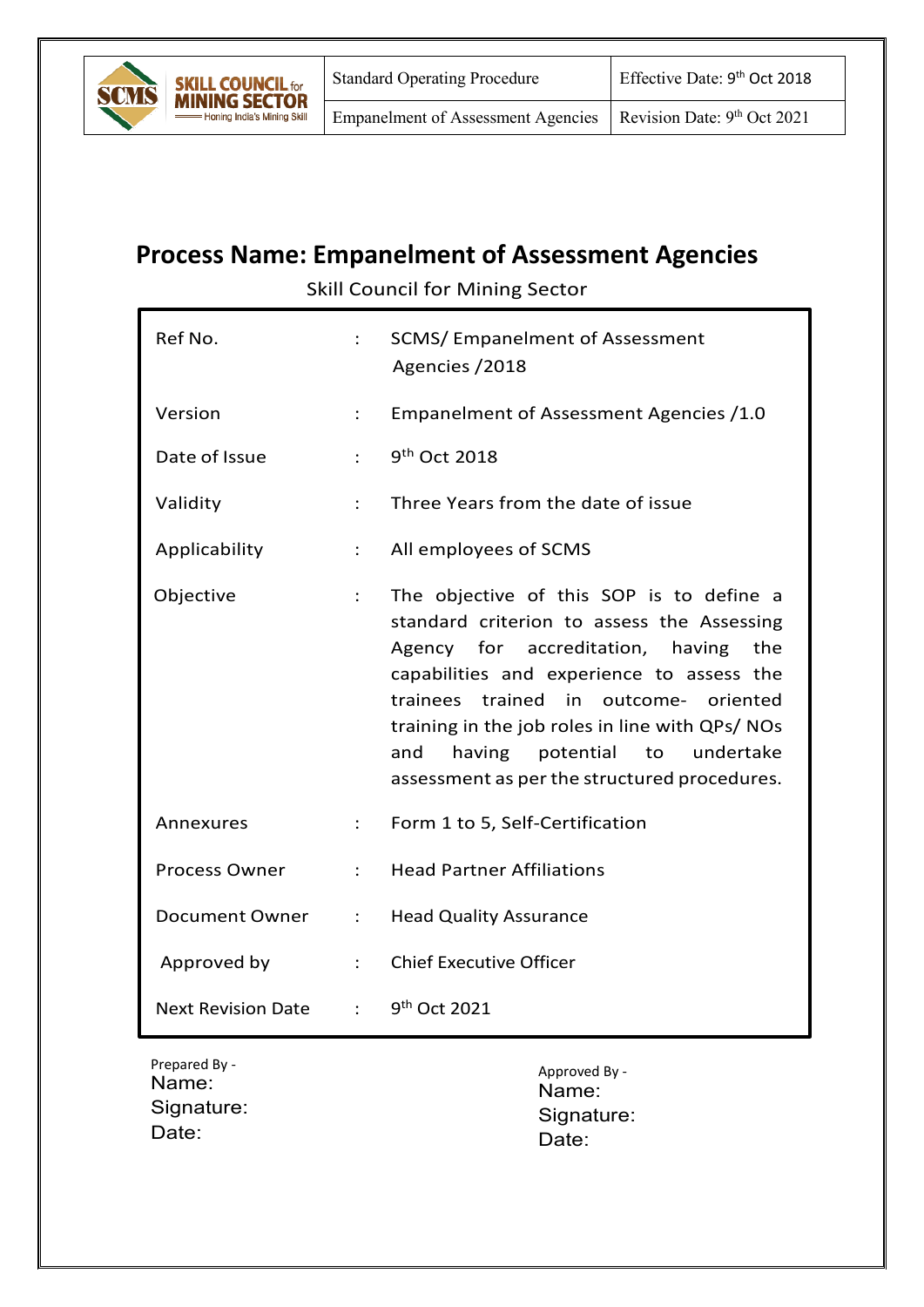Empanelment of Assessment Agencies | Revision Date:  $9<sup>th</sup>$  Oct 2021

# **SOP: Criteria for the Empanelment of Assessment Agencies**

# **Objective**

The objective of this SOP is to define a standard criterion to assess the Assessing Agency for accreditation, having the capabilities and experience to assess the trainees trained in outcome- oriented training in the job roles in line with QPs/ NOs and having potential to undertake assessment as per the structured procedures.

#### **1.** Essential Requirements

**SKILL COUNCIL for MINING SECTOR Joning India's Mining Skill** 

#### **I. Essential Requirements**

- a) Affiliation procedure for AAs must be transparent, demonstrative (with evidence) and in linewith international best practices
- **b)** As a pre-qualifier, all AAs must possess capabilities to **conduct on-line assessment**
- c) SSCs will empanel AAs through **open annul RFP process** (bi-annual, if need be)
- d) This process will apply to the potential as well as all existing AAs

#### **II. Conflict of Interest**

- a) **Training Provider** cannot ordinarily be appointed as an Assessment Agency
- b) Not allow **monopoly or cartelization** in assessment
- c) **No sub-contracting** or franchising would be permissible for AAs

#### **III. Minimum Number of AAs and Cap on Target Allocation**

- **a)** Minimum number of affiliated AAs with each SSC must **not fall under 05 at any given time.**
- b) Target Allocation under government-funded schemes to a single AA must **not exceed morethan 25% of total assessments** undertaken through that SSC in any FY.

#### **IV. Periodic Audit**

- a) It is mandatory for all SSCs to **carry out minimum one operations audit of the AA in every financial year.** Cost of conduct of audit will be borne by the respective SSCs.
- b) In case **shortcomings are found during the audit,** AA will be intimated to take corrective actions within 3 months, failure to which would lead to temporary or permanent de- affiliation of the AA.
- c) In the event of **complaints** / reports about **poor performance** / **unfair practices**  against an AA, the respective SSC reserves the rights to conduct a **special audit.**  Cost of such an audit will be borne by the AA at actuals not exceeding Rs 20,000 per audit.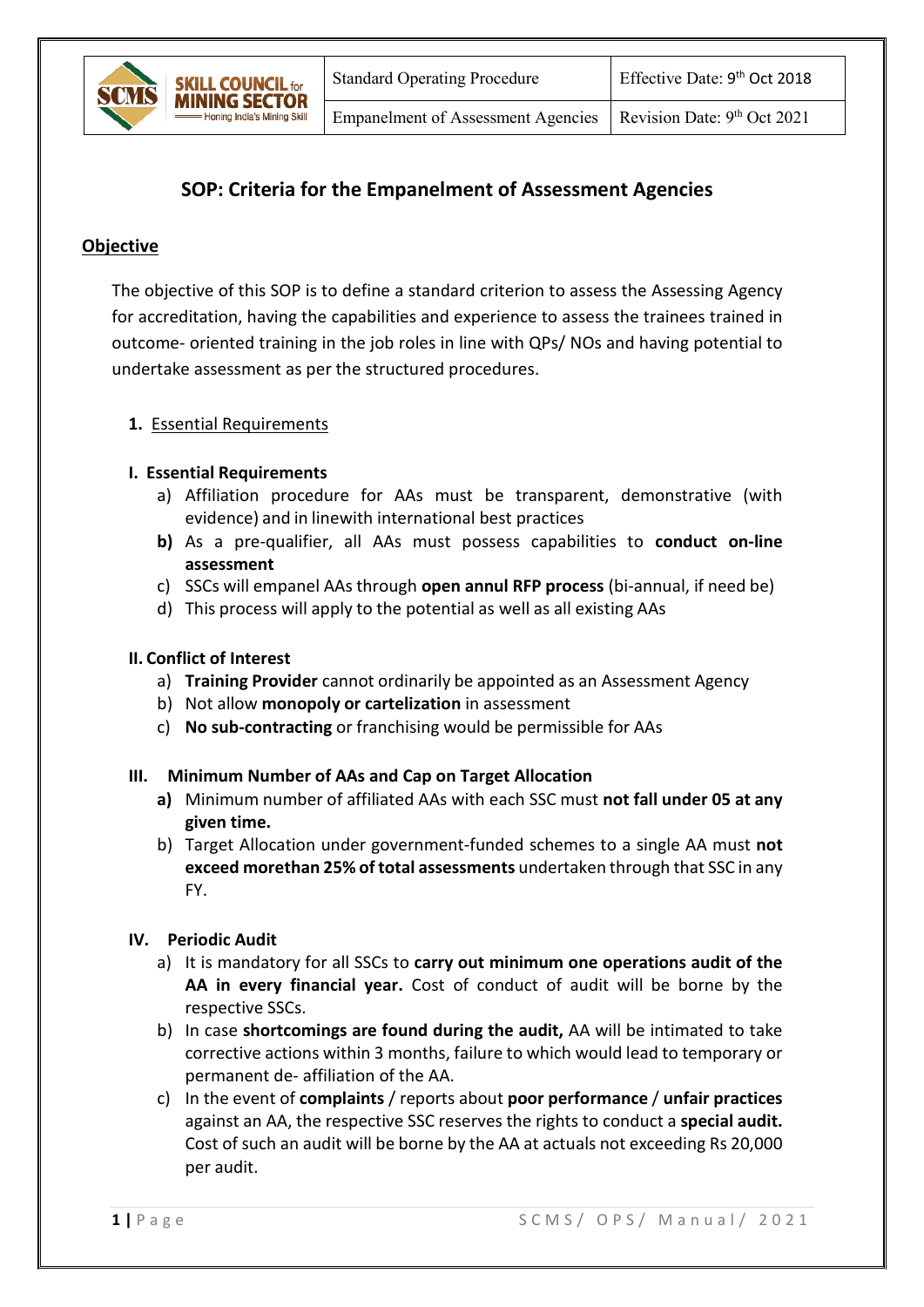

#### Fee Structure for AAs

Revised fee structure is as below (to be reviewed by NSDC every 2 years)

| <b>SN</b> | <b>Cost Head</b>                                                                                    | Cost (Rs) |
|-----------|-----------------------------------------------------------------------------------------------------|-----------|
| (a)       | Application Fees: one time non-refundable (to be<br>paid<br>during Stage 1 of Affiliation Process   | 10,000    |
| (b)       | First Time Affiliation Fee valid for 1 year (to be<br>paid<br>during Stage 3 of Affiliation Process | 50,000    |
| (c)       | <b>Annual Affiliation Renewal Fee</b>                                                               | 25,000    |

#### **2.** Prerequisites for Selection of AAs

**I. Legal Existence:** AA should be a legal entity (company or society but not firms, proprietorship orindividuals; limited liability partnerships (LLPs) can be allowed)

#### **II. Assessors Quality:**

- a) AA should have a roll / panel of assessors for all sectors
- b) Details of assessorsshould also be available on itswebsite with state-wise details (assessors'name, qualifications, experience and photograph along with the details of assessor affiliations with multiple SSCs)

#### **III. Assessment Process:**

- a) AA should have an expertise to carry out **online assessments** with state-of-theart technology deployment
- **b)** The AAsshould have the ability to develop the **assessment process and tools**for differenttraining courses with **ability for continuous improvement.**
- c) AA should have the ability to **maintain assessment process records** and **details pertainingto candidatesregistered, tested, passed, centres, assessors,** etc, and shall preserve alltherecords for at **least 5 years or till the validity of any scheme**  (whichever is later) at any point in time and make its online access to SSCs

#### **IV. Geographic Spread:**

- a) The agency applying for **Pan India or for Specific State** operations must empanel assessorsrelevant to the concerned job role in all the relevant states.
- **b)** Assigned assessors should be able to reach the assessment venue within **24 hours of traveltime** and have **the ability to conduct assessment in regional languages.**

#### **V. Organization Structure:**

a) AA should have a **structured mechanism for Governance** including a well-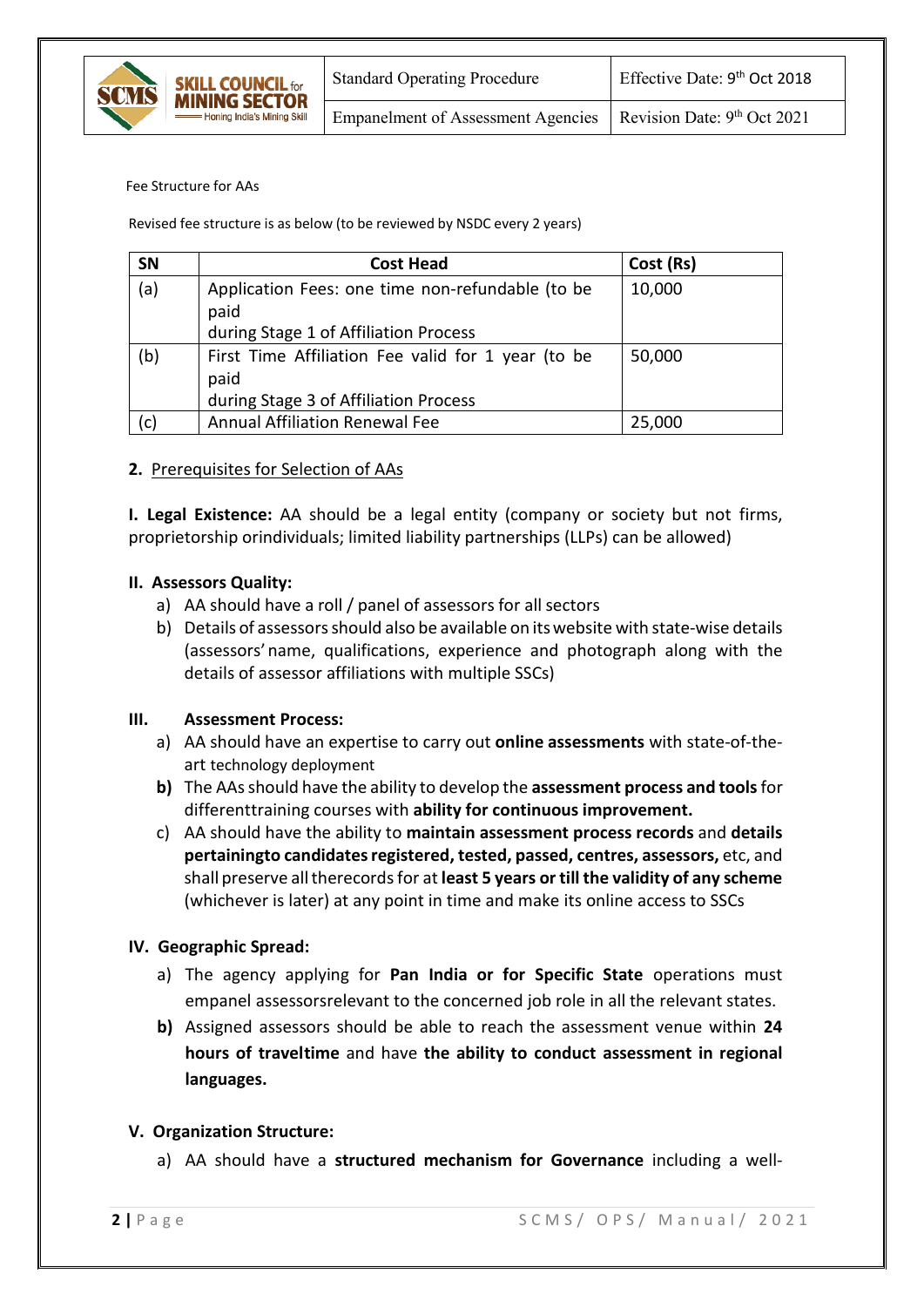Empanelment of Assessment Agencies | Revision Date: 9th Oct 2021

defined processfor affiliation of assessors either on its payroll or on long-term contracts.

b) AA should have assessment coordination team on its payroll with required capacity and experience to mentor, supervise, plan the assessment strategy and to guide the team of assessors.

**VI. Conflict of Interest:** It should declare its **linkages with other stakeholders in skill ecosystem** to ensure independence and to avoid any conflict of interest.

## **3.** Prerequisites for Selection of Assessors

**I. Qualifications & Experience:**

**MINING SECTOR** 

- a) Assessor should possess **relevant academic, occupational qualifications and workexperience** as defined in the QP.
- b) **Knowledge of assessment process** and tools with ability to **capture the assessmentobservations** correctly on the prescribed electronic or paper forms.
- c) **Understanding of the Occupational Standards** for the relevant QP is a must. Assessor must have the ability to **plan each task** and **allocate necessary resources**.
- d) Understanding of competenciesrequired in the job **role for which assessment is being donewith a high level of** integrity, reliability and fairness.
- e) Good **observation skills** with ability to **communicate** in writing and orally in the locallanguage in addition to English.
- f) **Ability to use technology** viz, computers, tablets, spreadsheets, video communication tools.

**II. Certified Assessor:** Assessor must undergo necessary induction / orientation and certification under the TOA programme through respective SSCs.

**III. Assessors in Multiple Sector:** Assessors undertaking multiple sector assessments must meet thequalifications for the relevant job roles and would need to furnish a selfdeclaration duly acknowledged by the AA.

#### **4.** Affiliation Process for AAs – Stage 1

#### **I. Application & Desktop Evaluation**

- a) Prospective AA will submit the application in prescribed formats along with the payableapplication fee.
- b) SSC will carry out Desktop Evaluation of the prospective AA. It may invite them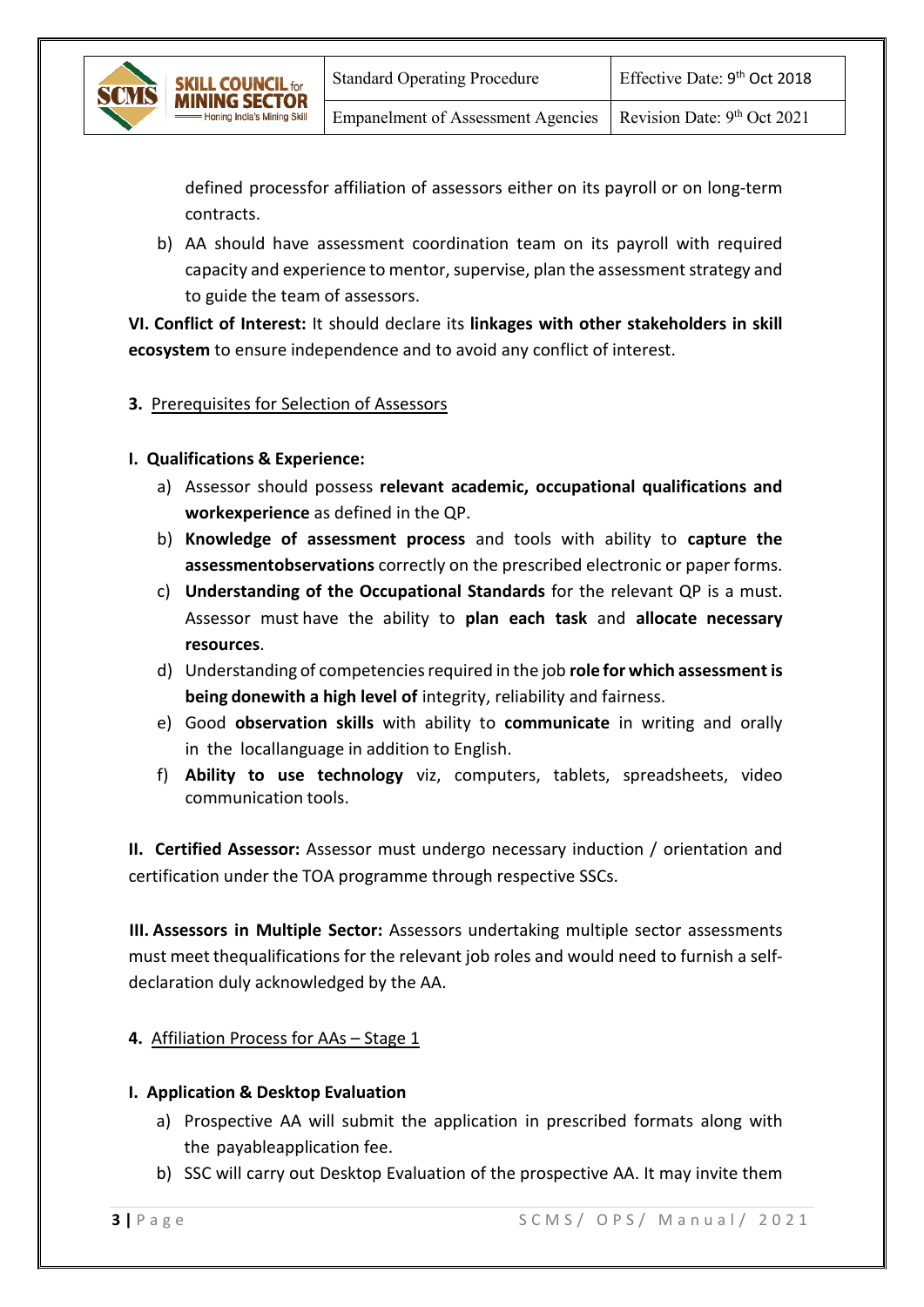fordeliberation and clarity, if necessary.

- c) SSC reserves the right to select/reject the AA on merit. However, in case of rejection samemust be communicated to the applicant in writing.
- d) Decision of SSC in this regard would be final and grievances should be addressed to theAffiliation Committee (team constituted by Board / Governing Council of SSC

#### **5.** Affiliation Process for AAs – Stage 2

**L COUNCIL for MINING SECTOR** oning India's Mining Skill

#### **II. Field Visit and Final Evaluation Stage**

- a) The SSC team will visit the prospective AA, meet their key staff and carry out verification of records and processes. The SSC team must visit at least two of the existing top 3 customers of the prospective AA and get their feedback in writing.
- b) The composition of the team will be two members from SSC and one Board / GC member orindustry expert.
- c) Team will submit its Assessment Report for consideration to Affiliation Committee.
- d) The valuation of the AAs would be carried out under the Evaluation Framework suggested by NSDC.
- e) Minimum 60% score would be mandatory for affiliation. Those scoring between 40 to 59% could be given an opportunity for further improvement of score within 3 months based on which affiliation or rejection would happen.

| S No. | <b>Parameter</b>          | Max<br><b>Points</b> | <b>Criteria</b>                               |          | <b>Weightage Points</b> |      |    |                                                    |              |
|-------|---------------------------|----------------------|-----------------------------------------------|----------|-------------------------|------|----|----------------------------------------------------|--------------|
|       | Overall Experience        | 15                   | Number<br>Years                               | of<br>in | More<br>Years           | than | 10 | 5 to 10 Years                                      | Upto 5 Years |
|       |                           |                      | assessment                                    |          | 15                      |      |    | 10                                                 | 7            |
| li    | Experience in sector      | 10                   | Number<br>Years                               | of<br>in | More than 5 Years       |      |    | 3 to 5 Years                                       | Upto 3 Years |
|       |                           |                      | assessment                                    |          | 10                      |      |    | 08                                                 | 06           |
| lii   | Candidates Assessed       | 10                   | In last 3 years                               |          | More than 25,000        |      |    | 10,000 to 25,000                                   | Upto 10,000  |
|       |                           |                      |                                               |          | 10                      |      |    | 7                                                  | 5            |
| l٧    | Assessment<br>Methodology | 10                   | Will<br>determined<br>evaluation<br>committee | be<br>bv | approach andmethodology |      |    | Subjective score based on rigour and innovation of |              |

# **III. Evaluation Matrix for AAs**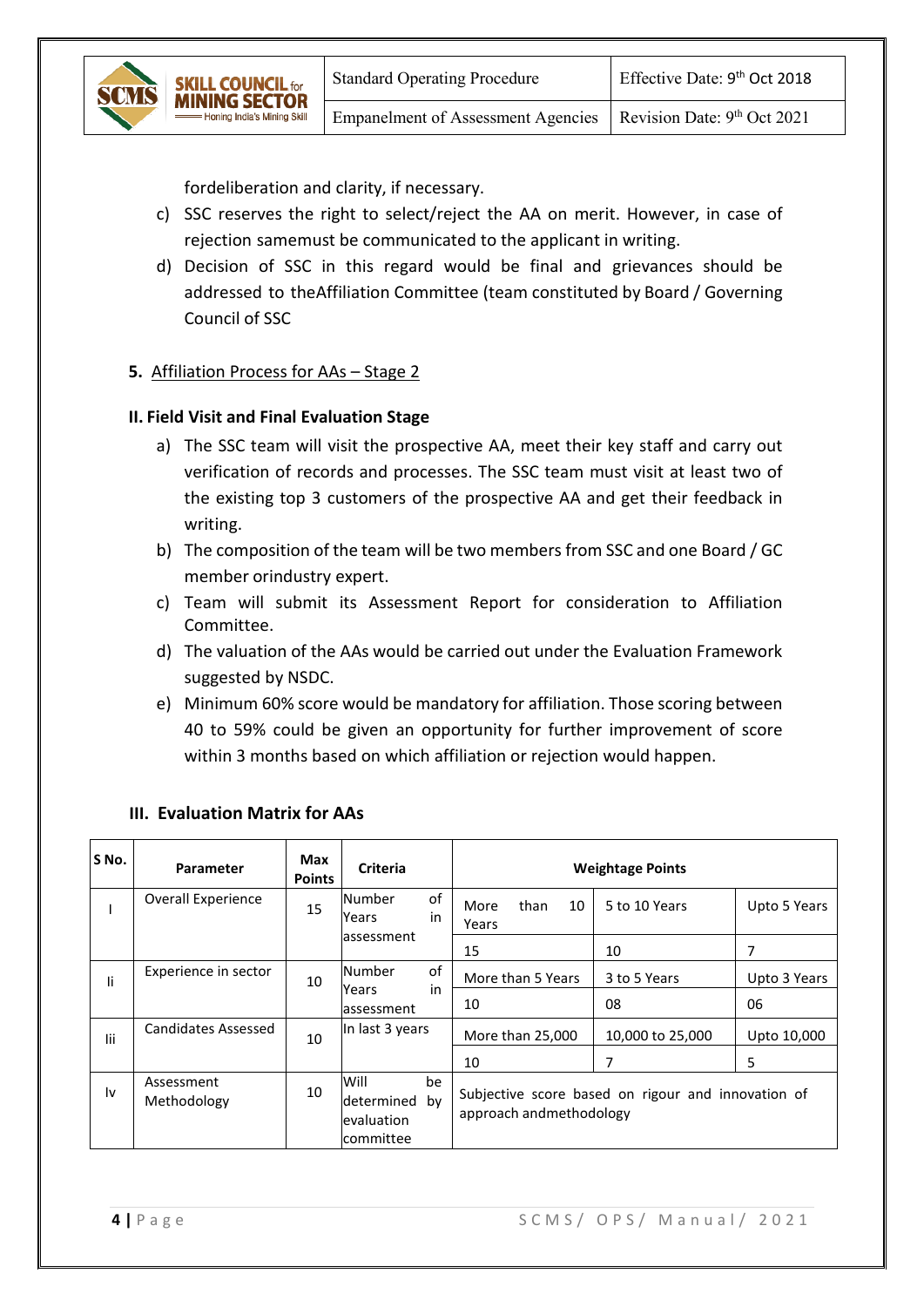

**SKILL COUNCIL for MINING SECTOR** 

Empanelment of Assessment Agencies Revision Date:  $9<sup>th</sup> Oct 2021$ 

| V     | Affiliation with Govt.<br>Organization (Gol or<br><b>State Skill Missions)</b> | 10                   | Affiliated with<br>minimum<br>$\mathbf{1}$<br>organization | than<br>5<br>More<br>Organisations                              | 3<br>5<br>to<br>Organisations      | $1 - 2$<br>Organisation<br>(s)    |
|-------|--------------------------------------------------------------------------------|----------------------|------------------------------------------------------------|-----------------------------------------------------------------|------------------------------------|-----------------------------------|
|       |                                                                                |                      |                                                            | 10                                                              | $\overline{7}$                     | 5                                 |
|       |                                                                                |                      |                                                            |                                                                 |                                    |                                   |
| S No. | Parameter                                                                      | Max<br><b>Points</b> | <b>Criteria</b>                                            |                                                                 | <b>Weightage Points</b>            |                                   |
| Vi    | Geographic Presence                                                            | 10                   | Minimum<br>presence in 3<br>States/UT                      | More than 10<br><b>States</b>                                   | 4 to 10 States                     | 3 States                          |
|       |                                                                                |                      |                                                            | 10                                                              | $\overline{7}$                     | 5                                 |
| Vii   | Affiliated with other<br>SSC                                                   | 05                   | Minimum<br>affiliation with                                | More<br>than<br>5<br>SSCs                                       | 4 or 5 SSCs                        | 3 SSCs                            |
|       |                                                                                |                      | 3 SSCs                                                     | 5                                                               | 3                                  | $\overline{2}$                    |
| Viii  | Mode of assessment -<br>Tablets/Pen<br>and                                     | 20                   | Assessment<br>Modalities and                               | Online<br>Computer<br>based                                     | Offline<br>Computer<br>based       | Pen-Paper<br>mode                 |
|       | Paper                                                                          |                      | Geo tagging                                                | 20                                                              | 12                                 | 5                                 |
| lχ    | Monitoring<br>Mechanism<br>of<br>assessments                                   | 10                   | Continuous<br>Monitoring<br>of<br>the Assessment           | Real time Online<br>Video-Audio<br>&<br>Monitoring<br>Recording | Standalone Video-<br>Audio Records | <b>Visits</b><br>by<br>Proctors   |
|       |                                                                                |                      |                                                            | 10                                                              | 5                                  | 3                                 |
| X     | Number of Subject<br>Matter<br>Experts<br>on<br>company's payroll              | 20                   | <b>Based</b><br>on<br>of<br>evaluation<br><b>CVs</b>       | More<br>than<br>5<br>Experts                                    | 3 to 5 Experts                     | Upto<br>$\overline{2}$<br>Experts |
|       |                                                                                |                      |                                                            | 20                                                              | 12                                 | 8                                 |
| i.    | Number of Assessors<br>on payroll                                              | 10                   | No.<br>of<br>Assessors                                     | More<br>than<br>25<br>Assessors                                 | 10 to 25 Assessors                 | Upto<br>9<br>Assessors            |
|       |                                                                                |                      |                                                            | 10                                                              | 7                                  | 5                                 |
| Xii   | Number of full time<br>employee                                                | 10                   | No. of full time<br>employee                               | More<br>than<br>25<br>Employees                                 | 11<br>to<br>25<br>Employees        | Upto<br>10<br>Employees           |
|       |                                                                                |                      |                                                            | 0                                                               | 7                                  | 3                                 |
| Xiii  | Valid ISO Certification                                                        | 10                   | Continuous<br>Years in service                             | More than 5 Years                                               | 3 to 5 Years                       | Upto 3 Years                      |
|       |                                                                                |                      | with<br><b>ISO</b><br>Certification                        | 10                                                              | $\overline{7}$                     | 5                                 |
|       | <b>Grand Total</b>                                                             | 150                  |                                                            |                                                                 |                                    |                                   |

**Note: The above matrix would be evaluated by a committee nominated by the SSC GC and itwould be authenticated & countersigned by the SSC CEO for record.**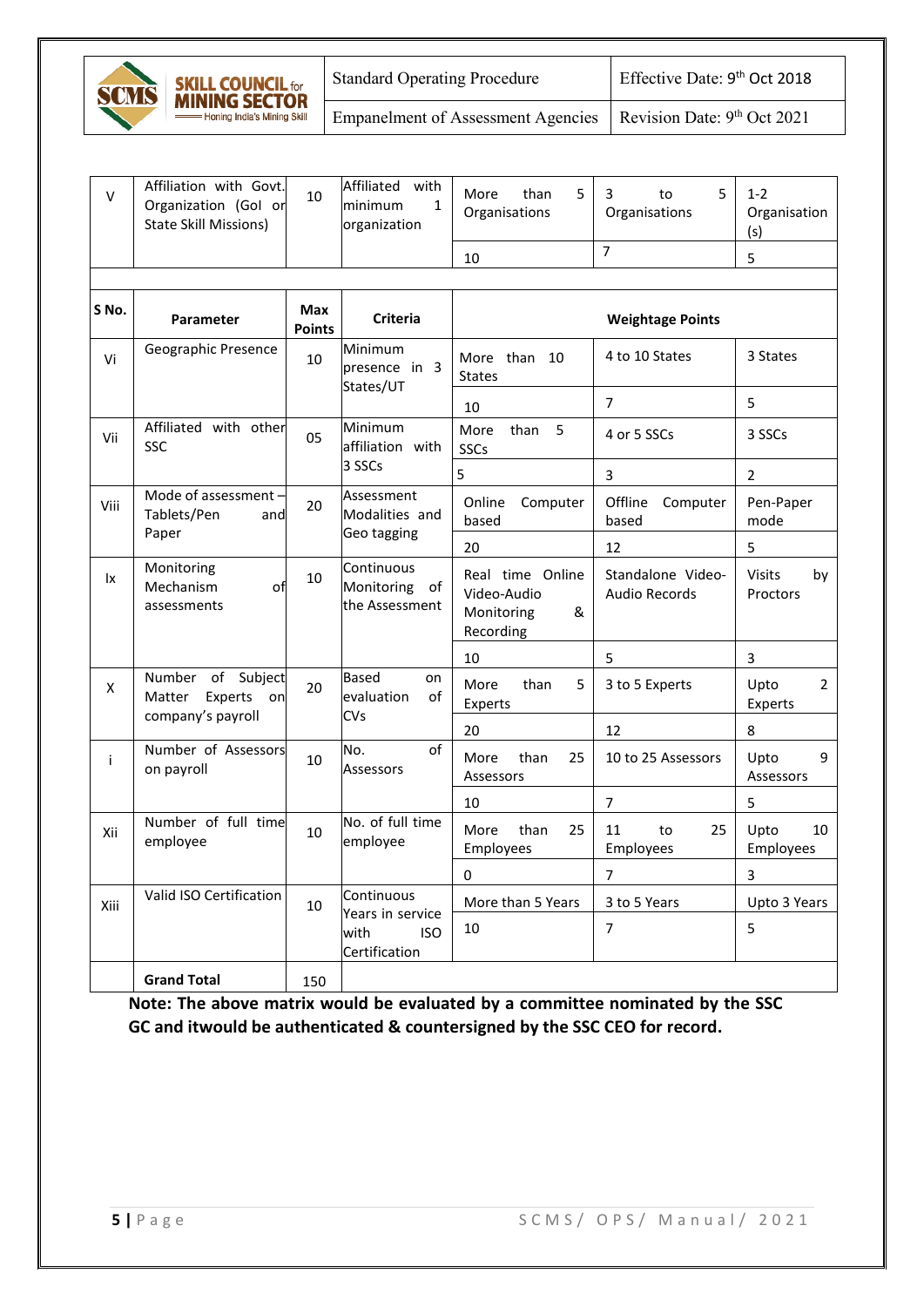

**IV.** Evaluation Scorecard for Assessing Agencies

| Grade        | <b>Score</b>        | Action to be Taken for<br><b>Prospective AA</b>                                                                                                                    | Action to be Taken for Existing<br>AA                                                                                                                                           |
|--------------|---------------------|--------------------------------------------------------------------------------------------------------------------------------------------------------------------|---------------------------------------------------------------------------------------------------------------------------------------------------------------------------------|
| A            | 60%<br>to<br>100%   | To affiliate                                                                                                                                                       | To continue in business for 1<br>year.                                                                                                                                          |
| B            | 40% to 59%          | To reject but could be given<br>anopportunity for further<br>improvement of<br>score<br>within 3 months to Grade 'A'<br>based on which affiliation<br>could happen | To be suspended with a 3 month<br>notice to improve further to<br>Grade'A', else face termination<br>with<br>eligibility to apply in the next RFP<br>process for AA affiliation |
| $\mathsf{C}$ | than<br>Less<br>40% | To reject with eligibility to<br>apply in the next RFP<br>process for AA affiliation<br>after 1 year                                                               | To terminate from business for 1<br>year with eligibility to apply in<br>the next RFP process for AA<br>affiliation(post completion of 1-<br>year<br>termination period)        |

# **Affiliation Process for AAs – Stage 3**

- **I.** Affiliation & Orientation
	- a) All eligible AAs will be formally intimated by SSC after receiving the prescribed Affiliation Fee.
	- b) The Affiliation will be valid for one year, after which the AA will apply for renewal based onfresh evaluation against Evaluation Matrix

# **7.** Due diligence - Forms and Documentation

Some of the essential forms for documentation of AAs are given at annexure. SSCs are free todevelop additional forms if required.

# **8.** Validation of existing AAs affiliated to SSCs

In compliance to the criteria specified in para 4 (III) above, all SSCs will re-validate currentlyaffiliated AAs by 30 Oct 2018 and take action under the para 4 (IV) above.

# **8. Conclusion**

The underlying responsibility of the assessment Agency would be to operationalise the process of onsite assessment of the trainees taking overall care of the process of evaluation. The evaluation will be focused on evaluating if the candidate knows how to perform the required tasks as part of hisjob role. This SOP does not restrict the SSC from adopting additional methodology to strengthenthe over all assessment process within the laid down parameters. In addition, the SSCs would be free to evolve the required parameters for capturing the domain knowledge among the assessors.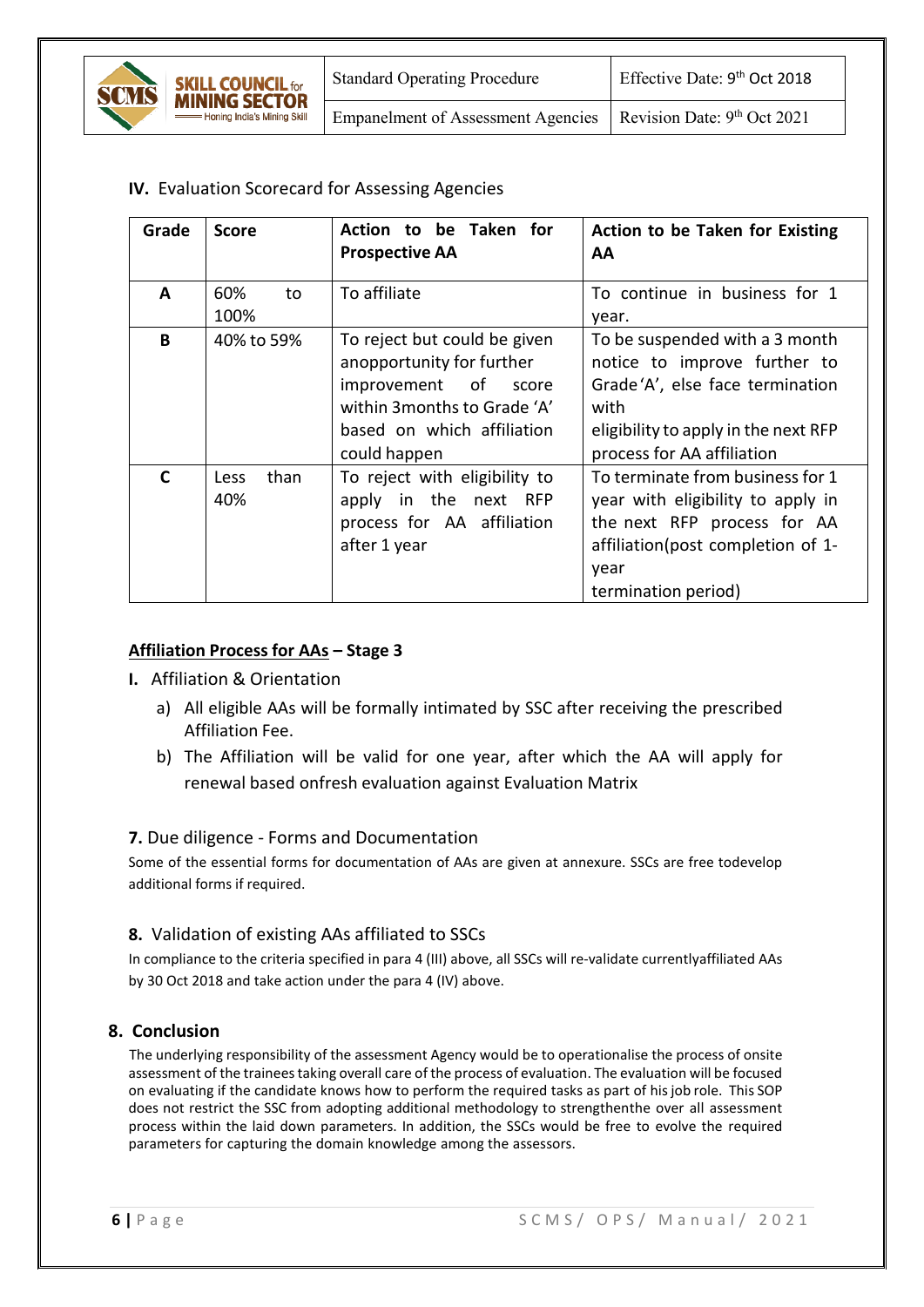

## **Annexures**

#### **Form 1 - Self-Declaration by the Assessment Agency**

(To be filled by the Administrator of the AA in his own hand)

| S.N            | <b>Current Business Status</b>                                                                                              | Commitment<br>(delete<br>applicable) | If Yes, please furnish Remarks<br>not full details   |                                                                                                                          |
|----------------|-----------------------------------------------------------------------------------------------------------------------------|--------------------------------------|------------------------------------------------------|--------------------------------------------------------------------------------------------------------------------------|
| $\mathbf{1}$   | Are you a Training Partner in the<br>Skill EcoSystem?                                                                       | YES / NO                             |                                                      |                                                                                                                          |
| $\overline{2}$ | Are you an Income Tax Payee?                                                                                                | YES / NO                             |                                                      |                                                                                                                          |
| 3              | Are you a registered legal entity in<br>India?                                                                              | YES / NO                             |                                                      |                                                                                                                          |
| 4              | Have you ever been rejected for<br>affiliationby any SSC?                                                                   | YES / NO                             |                                                      |                                                                                                                          |
| 5              | Do you have any linkages with any<br>other<br>organisation in the<br>assessment domain?                                     | YES / NO                             |                                                      |                                                                                                                          |
| 6              | Have you ever been engaged in<br>assessment operations in past or<br>present with a different entity?                       | YES / NO                             |                                                      |                                                                                                                          |
| $\overline{7}$ | Do you have necessary financial<br>resources for the operation of skills<br>assessment including associated<br>liabilities? | YES / NO                             |                                                      | Please attach last 3 years<br>balance sheet.                                                                             |
| 8              | Do you have a Web Site of your<br>own?                                                                                      | YES / NO                             |                                                      |                                                                                                                          |
| 9              | Do you have Assessors affiliated to<br>yourAA?                                                                              | YES / NO                             | On payroll_______<br>Long<br>Term<br>On<br>Contract_ | Please give total numbers                                                                                                |
| 10             | How many of your Assessors are<br>undertaking<br>multiple<br>sector<br>assessments?                                         | YES / NO                             | On payroll_______<br>Long<br>Term<br>On<br>Contract  | Please give total numbers                                                                                                |
| 11             | If granted affiliation, do you have<br>the capability to undertake On-line<br>assessmentwith immediate effect?              | YES / NO                             |                                                      | If yes, please give the<br>details of the availability of<br>software and hardware to<br>undertake<br>the<br>assignment. |
| 12             | Do you have the capability to<br>developquestion bank for On-line<br>assessment?                                            | YES / NO                             |                                                      | If yes, please give the<br>details of available subject<br>experts with the agency.                                      |
| 13             | Are you affiliated with DGET & State<br>sponsored schemes?                                                                  | YES / NO                             |                                                      |                                                                                                                          |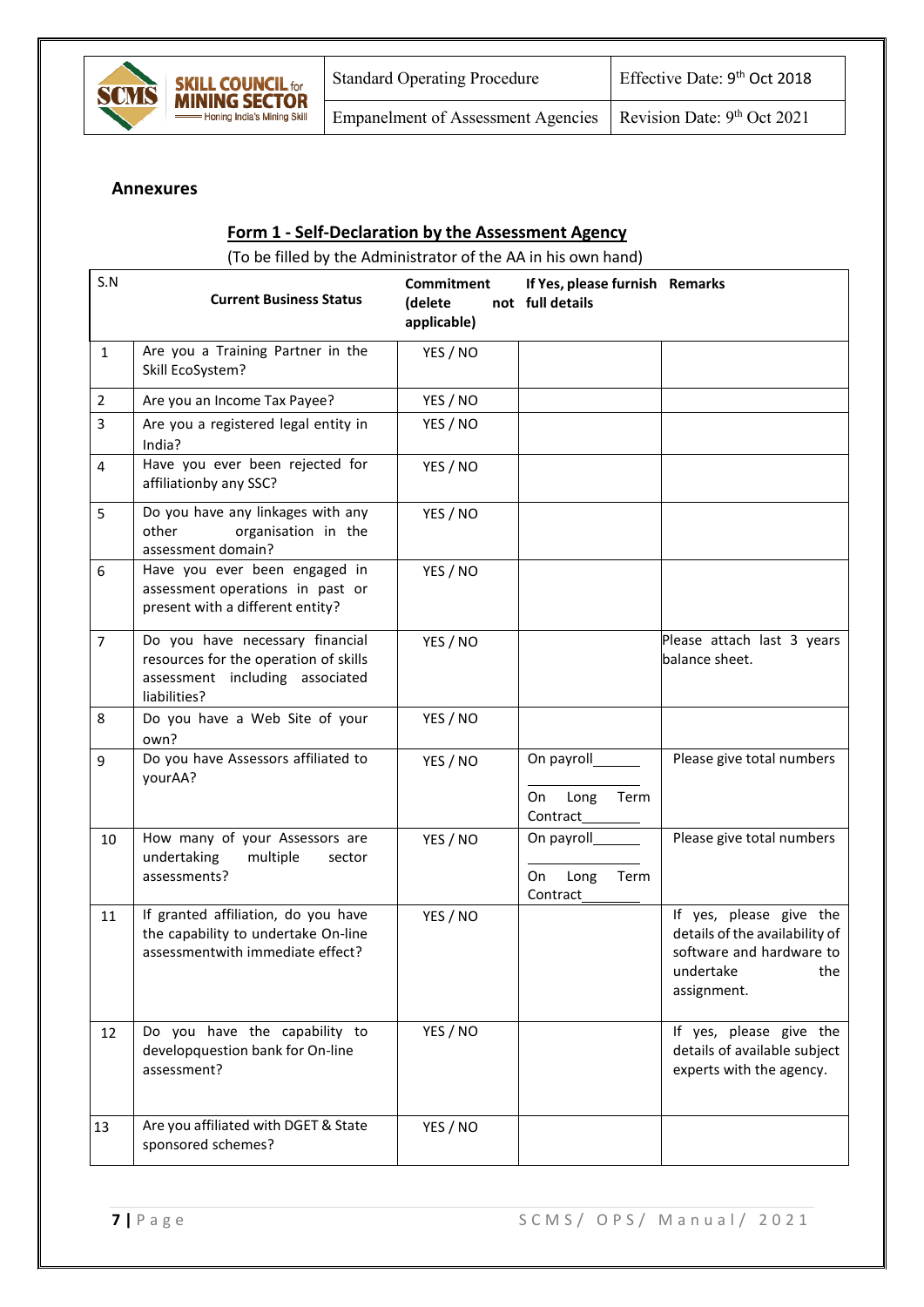| SCMS | <b>SKILL COUNCIL for</b><br><b>MINING SECTOR</b> | <b>Standard Operating Procedure</b>       | Effective Date: 9 <sup>th</sup> Oct 2018 |
|------|--------------------------------------------------|-------------------------------------------|------------------------------------------|
|      | - Honing India's Mining Skill                    | <b>Empanelment of Assessment Agencies</b> | Revision Date: $9th$ Oct 2021            |

| 14        | Are you affiliated with any other<br>SSCs/ other recognized Agencies<br>having capacity to carry out<br>assessments for the job roles<br>applicable to the SSC? | YES / NO |  |
|-----------|-----------------------------------------------------------------------------------------------------------------------------------------------------------------|----------|--|
| <b>15</b> | Have you ever been subject to legal<br>actionin the case (s) of malpractices<br>and unfair conduct?                                                             | YES / NO |  |
| 16        | Have<br>been<br>you ever<br>banned<br>/suspendedfor the services offered<br>by you?                                                                             | YES / NO |  |

|                                                                                                                                                                                                                                                                                                                                                                                                                      | (name),                |  |  |  |  |  |
|----------------------------------------------------------------------------------------------------------------------------------------------------------------------------------------------------------------------------------------------------------------------------------------------------------------------------------------------------------------------------------------------------------------------|------------------------|--|--|--|--|--|
| $S/\sigma$                                                                                                                                                                                                                                                                                                                                                                                                           | r/o                    |  |  |  |  |  |
|                                                                                                                                                                                                                                                                                                                                                                                                                      | . Mobile               |  |  |  |  |  |
| do hereby declare that I have furnished the above details to process to the control of the state of the state o<br>No<br>thebest of my ability and knowledge and I fully understand that any incorrect information will render my agency<br>disqualified for affiliation. If granted affiliation, I do also agree to meet the other operational conditions as laid<br>down by the SSC for the conduct of assessment. |                        |  |  |  |  |  |
| Date:                                                                                                                                                                                                                                                                                                                                                                                                                |                        |  |  |  |  |  |
| Place                                                                                                                                                                                                                                                                                                                                                                                                                | (Authorized Signatory) |  |  |  |  |  |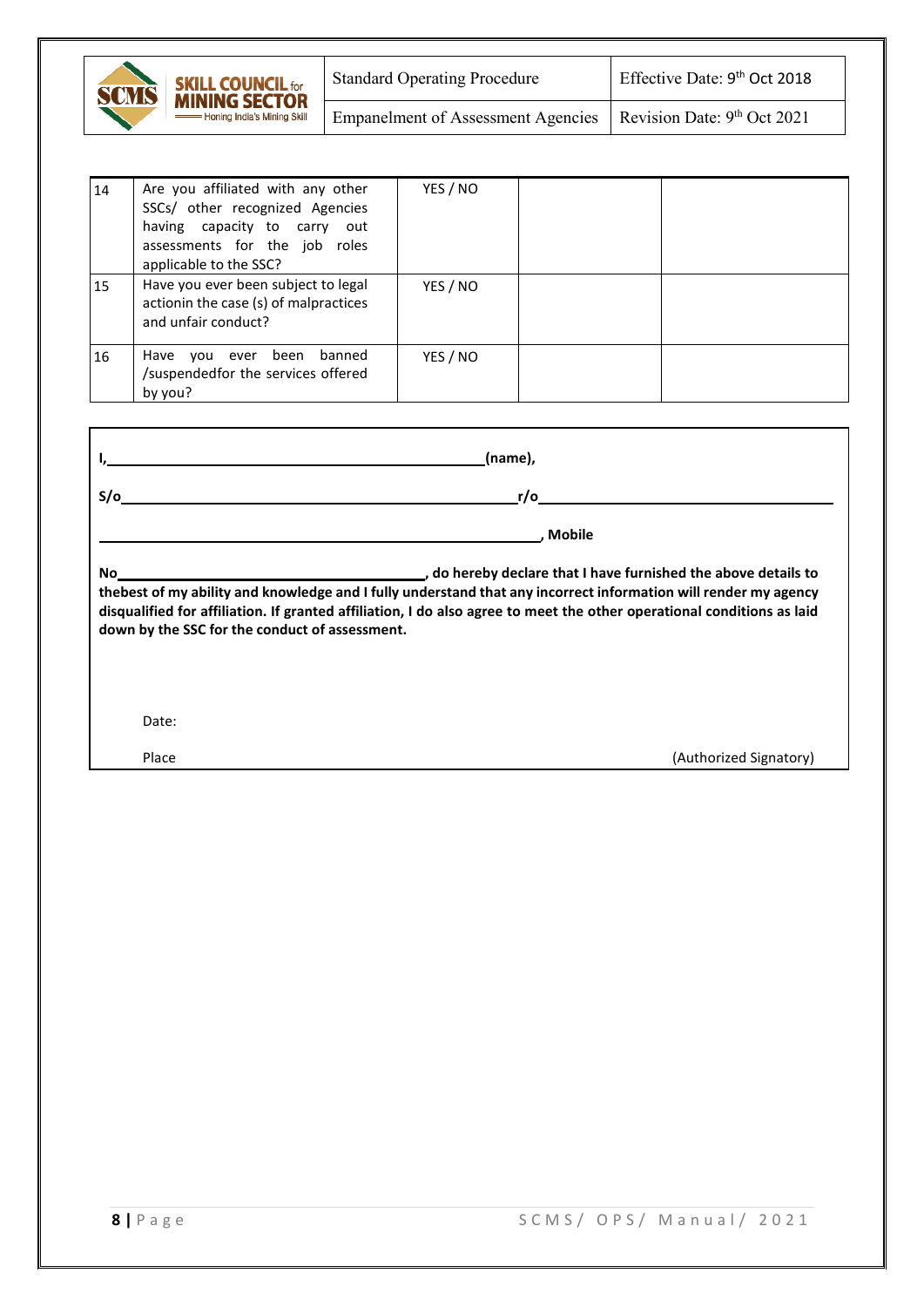

**SKILL COUNCIL for**<br>**MINING SECTOR** 

Honing India's Mining Skill

Empanelment of Assessment Agencies | Revision Date:  $9<sup>th</sup> Oct 2021$ 

#### Form: 2 Number of years of existence

# **Legal Constitution of Applicant (Registered Public Limited/ Private Limited Company/ Registered Society/ Trust/ Association/Trade Body/ Registered Educational Institution/ University/ Partnership Firm)**

| Type of the Bidding Entity    |  |
|-------------------------------|--|
| Name of Registering Authority |  |
| <b>Registration Number</b>    |  |
| Date of Registration          |  |
| Place of Registration         |  |

For and on behalf of:  $(Comparing: 1)$ 

Signature:

Name:

Designation:

Note:

- 1. Please provide copy of the registration certificate from the appropriate Registering Authority.
- 2. Please provide details of first assessment conducted to ascertain the number of years of experience in specific sectors.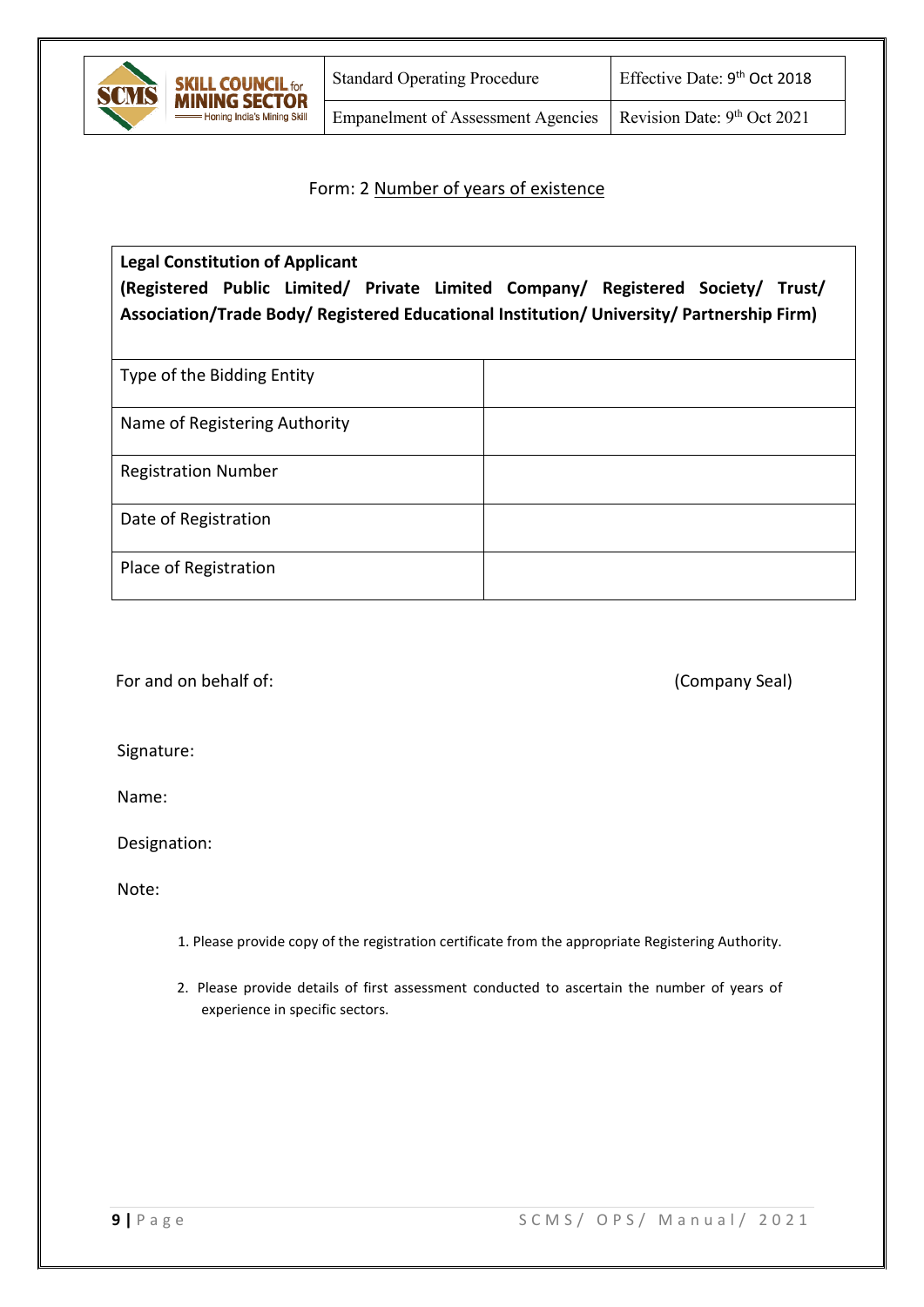

# Form: 3 Financial Standing – Annual Turnover

Certificate from the Chartered Accountant/Audit Firm regarding Annual Turnover fromassessment programs in India of the applicant in the immediately preceding 3 financial years.

| <b>Financial Year ending</b><br>31st March | Turnover From Assessment activities<br>(Rs. Lakh) |
|--------------------------------------------|---------------------------------------------------|
| 2015-16                                    |                                                   |
| 2016-17                                    |                                                   |
| 2017-18                                    |                                                   |

Name of the audit firm/Chartered Accountant:

Seal of the audit firm:

(Signature, name and designation a

nd registration Number of the Chartered accountant/ audit firm)

Date:

Note: Please provide certified copies of audited financial statements of the firm for the immediately preceding two financial years. In the event the Financial Statements for the year 2014-15 are unaudited, provisional financial statements duly certified by Chartered Accountant/audit firm may be submitted.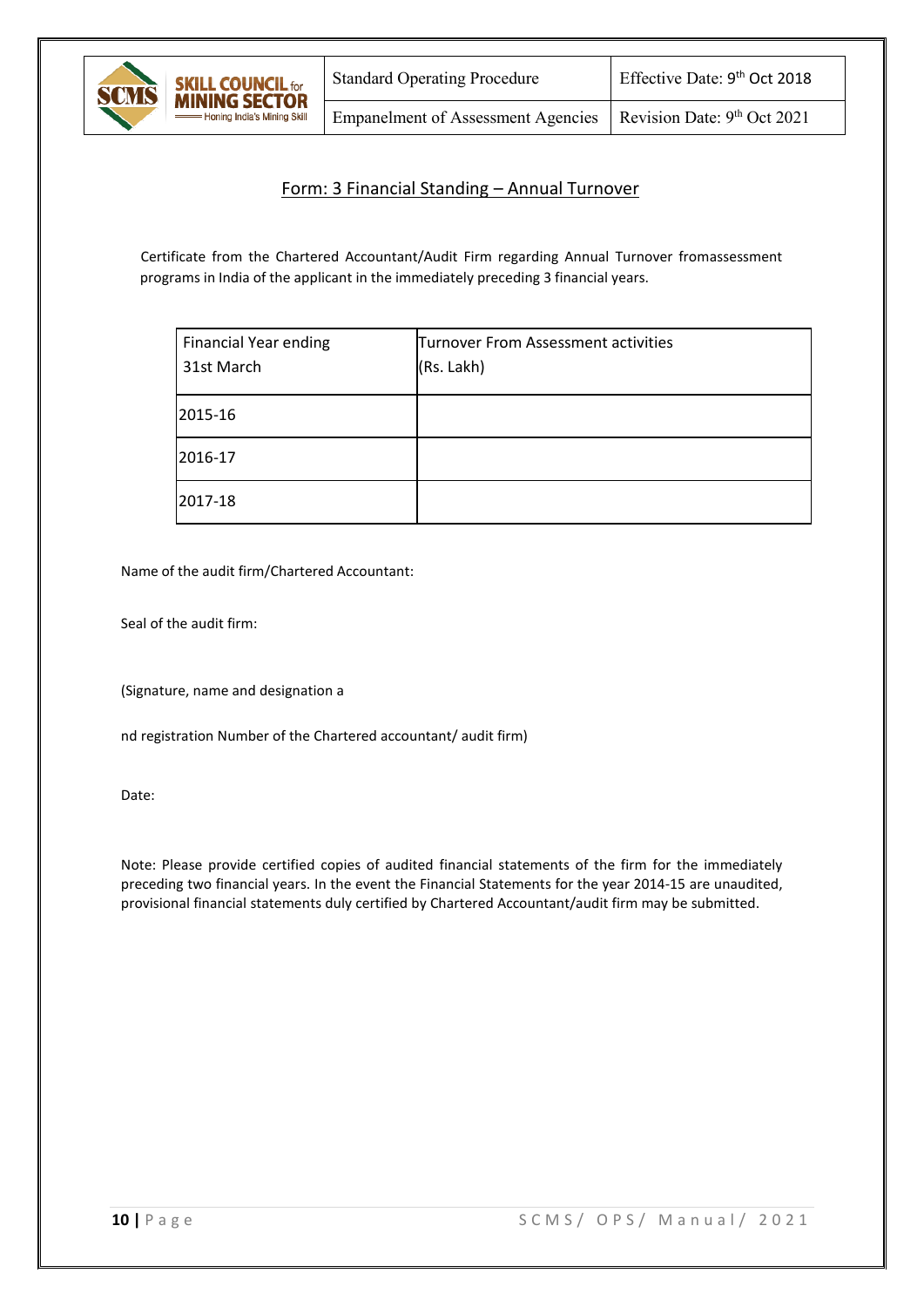

Empanelment of Assessment Agencies | Revision Date:  $9<sup>th</sup> Oct 2021$ 

#### Form: 4 Details of candidates Assessed

Details of the assessments completed in last 3 years by the Applicant. The Applicant should have assessed minimum 10,000 candidates in total and at least 1000 in the SSC specific Sector for which affiliation is sought. Information to be furnished in modules pertaining to vocational skills courses/ modules notified by NCVT/SCVT/Sector Skills Council or recognized by any state or central government

| S. No | Project | <b>FY</b> | of<br>Location<br><b>Project (State)</b> | <b>Project Details</b> | Details of<br><b>Supporting</b><br>Proof<br>Provided<br>with Page<br>number |
|-------|---------|-----------|------------------------------------------|------------------------|-----------------------------------------------------------------------------|
|       |         |           |                                          |                        |                                                                             |
|       |         |           |                                          |                        |                                                                             |
|       |         |           |                                          |                        |                                                                             |
|       |         |           |                                          |                        |                                                                             |
|       |         |           |                                          |                        |                                                                             |

For and on behalf of: (Company Seal)

Signature:

Name:

Designation:

(Authorized Representative and Signatory)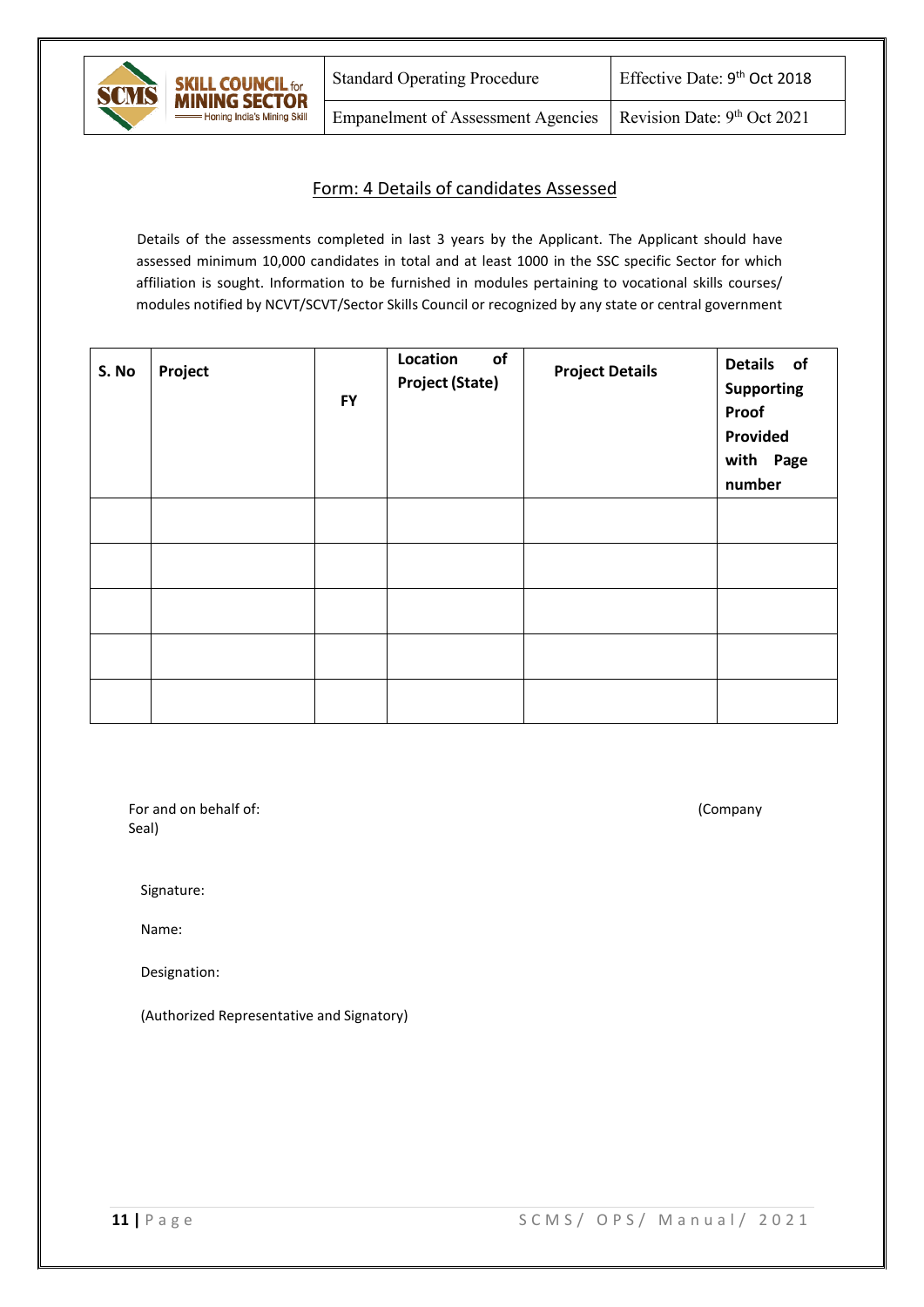

# Form: 5 List of States for empanelment

This form shall contain the information of states where the applicant is applying for getting empanelled. The previous operations in the states shall be present here with sufficient proof.

| S.No | <b>State Name</b> | <b>Number</b><br><b>of</b><br>assessorsbased on<br>in this state and<br>are engaged by<br>the<br><b>Applicant</b> | Number of<br>office/<br>centres/<br>operations in the<br>state |
|------|-------------------|-------------------------------------------------------------------------------------------------------------------|----------------------------------------------------------------|
|      |                   |                                                                                                                   |                                                                |
|      |                   |                                                                                                                   |                                                                |
|      |                   |                                                                                                                   |                                                                |
|      |                   |                                                                                                                   |                                                                |

For and on behalf of: (Company Seal)

Signature: Name:

Designation:

(Authorised Representative and Signatory)

**12 |** Page SCMS/ OPS / Manual/ 2021